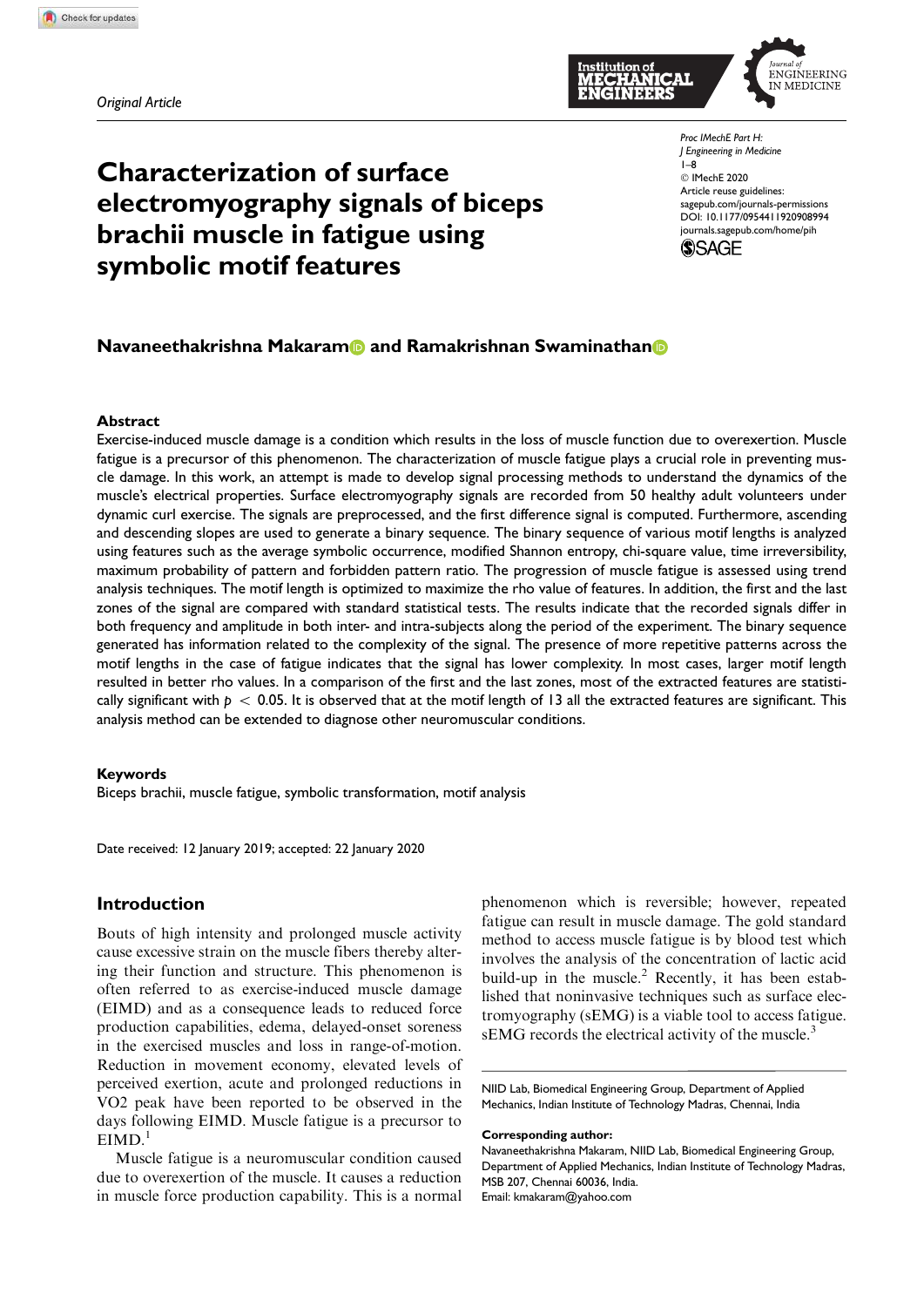The sEMG signals are nonlinear and nonstationary, so conventional signal processing techniques such as Fourier transform and root mean square value perform poorly.<sup>4</sup> Nonlinear signal processing techniques such as wavelet transform,<sup>5</sup> fractal dimensions<sup>6,7</sup> and multiscale entropy<sup>8</sup> have been used to quantify fatigue. It is assumed that the fractal dimension of a biological component is constant within the scaling window that can be applied to quantify variations in length, area or volume. The scale-invariant structure of signals from human body reflects its adaptability to underlying physiological process. Measurement of these patterns and scaling properties can indicate healthy or abnormal characteristics.<sup>6,7</sup>

Recently, symbolic transformation techniques have been used to analyze nonlinear time series data such as gas/liquid two-phase flow measurement fluctuation signals,<sup>9</sup> electroencephalogram<sup>10</sup> and other chaotic signals.<sup>11,12</sup> This technique can control noise interference and can improve the efficiency of discovering and quantifying the dynamics of systems.<sup>11</sup>

Symbolic time series analysis is a technique through which features such as the existence of frequent pat- $\text{terms}^{12,13}$  or the presence of missing/forbidden pat $terns<sup>14,15</sup>$  from stochastic, high-dimensional signals can be extracted.<sup>16,17</sup> The benefit of symbolization is the reduction in sensitivity to noise.

Complexity measures such as sample entropy and permutation entropy have been proposed to characterize the symbolic sequence. $8,18-20$  In recent studies on the binary symbolic dynamics reflecting the succession of acceleration and deceleration of the instantaneous heart rate indicate that this technique is capable of discerning the normal from congestive heart failure,<sup>21</sup> and changes in the dynamics related to age.<sup>22</sup>

The presented study is conducted to determine the dynamics of nonfatigue and fatigue state, using symbolic transformation techniques. The sEMG signals are recorded under a well-defined protocol. The preprocessed signals are transformed into symbols, and time series motifs of various sizes are constructed. Features such as the number of missing/forbidden patterns, maximum probability along with Shannon entropy, time reversibility and chi-square value are extracted and are used to quantify the variations in the complexity of the signal toward fatigue.

## Methods

## Experimental protocol

Fifty healthy subjects of age 26.12 (3.12) years, weight 69.4 (11.56) kg and height 1.63 (0.28) m with no previous history of neuromuscular condition participated in the study. Prior to the experiment, the participants are briefed about the protocol. It is ensured that all the participants are well rested. The protocol involved dynamic contraction exercise to activate the biceps brachii muscle. The participants held a 6-kg-force

dumbbell in the supine position; continuous flexion and extension exercise is performed. The experiment is continued until they are unable to lift the load. The participants reported their first discomfort time, and the time to fatigue is also noted.<sup>4</sup> The study is approved by the Institute's ethics committee (IEC/2017/04/SR-2/ 02), and informed consent is obtained from the participant as per the Helsinki declaration.

## Signal acquisition

sEMG signals are recorded from the biceps brachii muscle as per the guidelines of Surface EMG for Non-Invasive Assessment of Muscles (SENIAM) standards. After skin preparation with abrasive and alcohol, Ag– AgCl electrodes are placed on the belly of the biceps brachii muscle. A bipolar configuration is used with an inter-electrode distance of 2 cm. Furthermore, the ground electrode is placed on the elbow. Biopac MP36 a biomedical amplifier with a 24-bit analog-to-digital converter and a sampling rate of 10,000 Hz are used to acquire the signals. The signal-to-noise ratio and common mode rejection ratio of this system are 89 and 110 dB, respectively. The experiment was conducted in an electrically isolated environment with precautions to prevent electric shocks.<sup>8,23</sup>

The signal is downsampled to 1000 Hz, as it reduces the computational complexity. The motion artifacts, power line interference and high-frequency noise are removed using bandpass filter (10–400 Hz) and notch filter  $(50 \text{ Hz})$ .<sup>4</sup> The signal is segmented into 10 equal zones, and the symbolic time series analysis is carried out.

#### Symbolic transformation

First difference partition method is a dynamic transformation technique which involves computation of the arithmetic difference of adjacent data points. This results in a first difference signal which is relatively resistant to noise and spikes in the data. A positive value is assigned a symbol "1", and a negative value has a symbol of " $0$ ",  $9,21$ 

$$
y(n) = x(n + 1) - x(n), \quad n = 1, 2, 3, \dots, N - 1 \quad (1)
$$

$$
z(n) = \begin{cases} 1, & if y(n) \ge 0 \\ 0, & Otherwise \end{cases}
$$
 (2)

The transformed symbolic sequence is analyzed by choosing a standard motif length L. Motifs or words are formed by defining a standard window length to group consecutive symbols, and the window is shifted along the symbol series. Each motif is converted into its decimal equivalent to form a code series. The relative frequency of each motif is calculated. Here, a motif length of  $2-13$  is used.<sup>9</sup>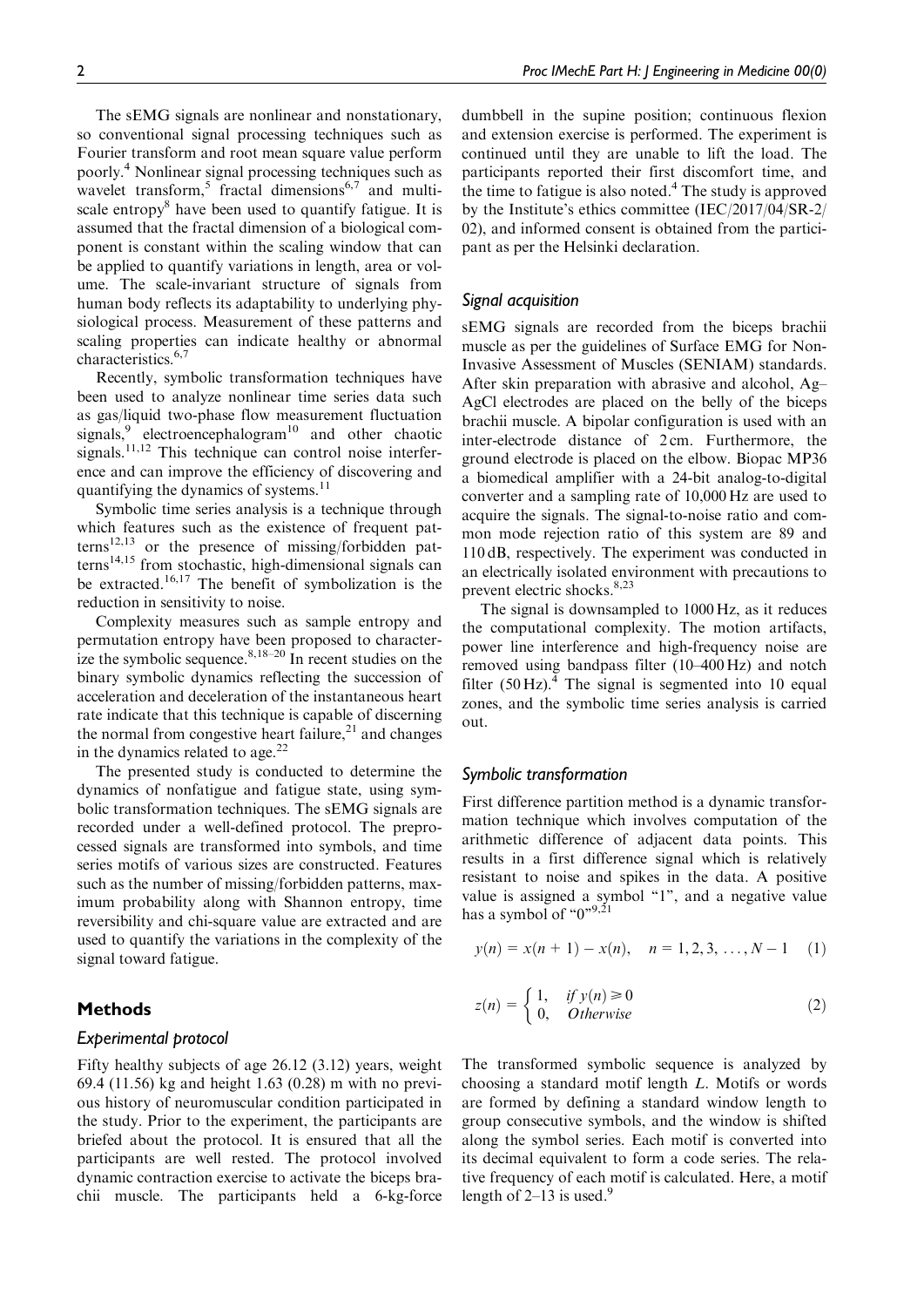## Symbolic sequence statistics

Given a sequence of words, the following measures are used to analyze the sequence.

Word probability is the ratio of the count of the occurrence of each pattern to the total number of patterns in the time series. For a binary sequence of motif size 2, there are four patterns, namely, "00," "01," "10" and "11." For a motif of size *n*, a total of  $2<sup>n</sup>$  patterns are generated

$$
Wpr = \frac{Count \ of \ the \ occurrence \ of \ each \ pattern}{Total \ number \ of \ patterns \ in \ Time \ series} \tag{3}
$$

The maximum probability value indicates how often a pattern occurs and can be considered as a factor of self-similarity. It is computed as follows

$$
Max\_prob = Max(p_i) \tag{4}
$$

The feature representing the forbidden pattern ratio (FPR) is calculated as the ratio of the number of patterns with 0 probabilities to the total number of possible patterns

$$
FPR = \frac{\# \ of \ patterns}{\# \ of \ possible \ patterns}
$$
 (5)

The definition of modified Shannon entropy is given below

$$
H_s = -\frac{1}{\log N_{obs}} \sum_{i} p_i \log p_i \tag{6}
$$

where  $p_i$  is the probability of the *i*th symbol sequence, the standard definition of Shannon entropy is that if the regularity of the system is lost then the entropy is large.

Time irreversibility is the Euclidean norm with the word's probability. Time irreversibility aims to count words, especially is suitable for multi-dimensional space

$$
T_{fb} = \sqrt{\sum (P_{f,i} - P_{b,i})^2} \tag{7}
$$

The other factors, namely, the chi-squared  $\chi^2_{fb}$  calculates the forward symbolic sequence and backward symbolic sequence statistics and closely resembles time irreversibility

$$
\chi_{fb}^2 = \sum_i \frac{(P_{f,i} - P_{b,i})^2}{(P_{f,i} + P_{b,i})}
$$
(8)

where  $P_{f,i}$  and  $P_{b,i}$  are the forward and backward sequence word probabilities.



Figure 1. Representative sEMG signals from two age-matched subjects.

## Statistical tests

First, to study the variation of the features with respect to time, a Spearman rho rank correlation is computed. The R-value and the p-values are computed to test the significance of the trend. Second, to compare the first and the last zone, the normality of the data is studied using Anderson–Darling test (adtest) to access the features in the zones. Furthermore, the normally distributed data are tested using paired t-test and the other features are compared using Wilcoxon signed rank test.

## Results and discussion

The signals recorded from age-matched subjects have different signal amplitude and frequency. The signal from the same subject has different patterns with fatigue. This makes the processing of these signals to be non-trivial, hence the use of nonlinear signal processing techniques is required. The representative sEMG signals recorded from biceps brachii muscles of two agematched subjects are shown in Figure 1. The amplitude of the sEMG signal varied in the range of millivolt (mV). For the representative signals, the amplitude varied between  $\pm 4.0$  mV for subject A and  $\pm 3.0$  mV for subject B. The peak positive and negative amplitude of these signals in the study ranged from 0.32 to 8.21 mV and  $-0.29$  to  $-7.39$  mV, respectively.

The burst patterns occurred during each curl (flexion–extension action) and corresponding to concentric (shortening of the muscle) and eccentric (elongation of the muscle). These variations in amplitude of sEMG signals may be attributed to factors such as variations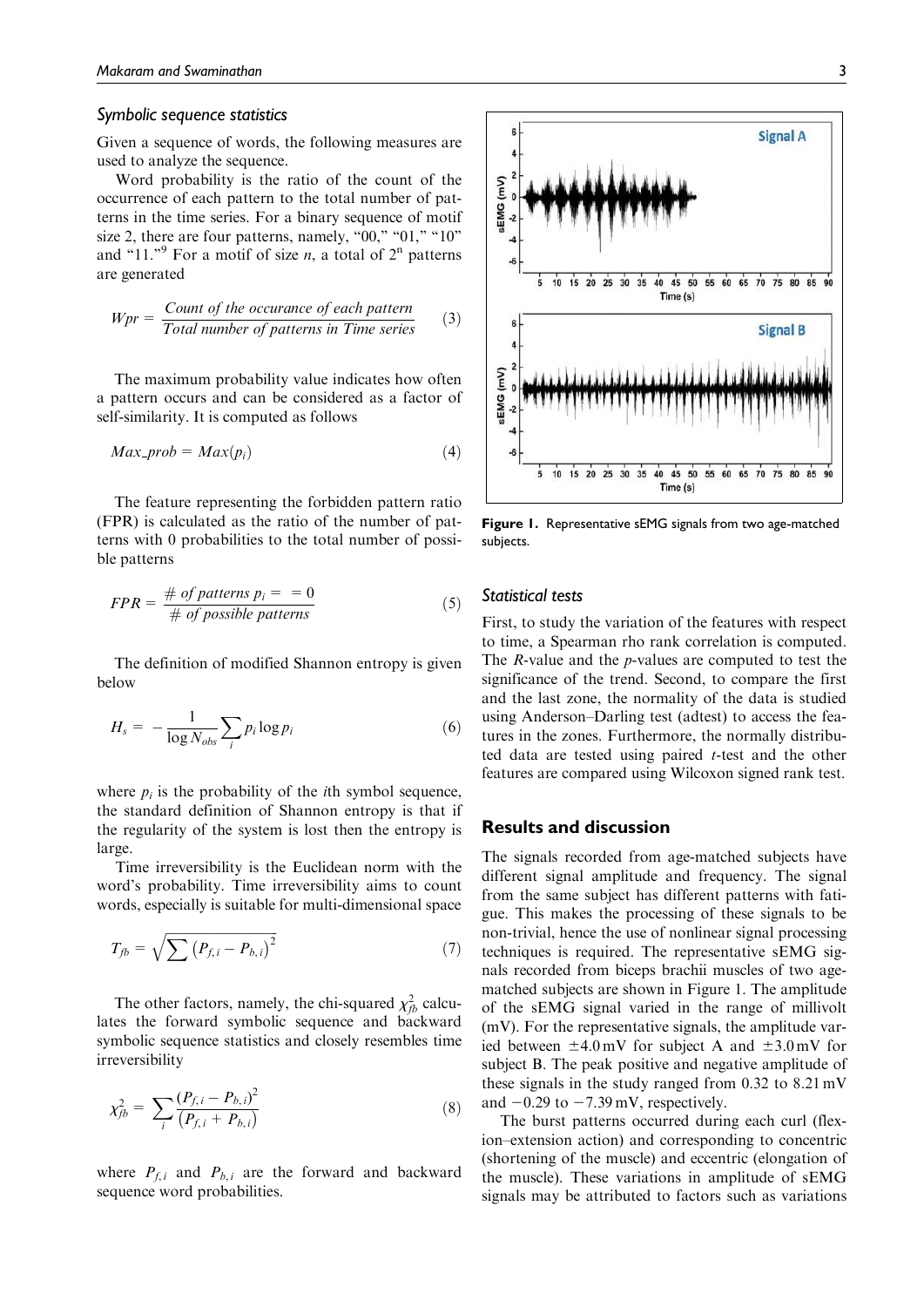

Figure 2. The bar chart on variation in word probability of a size 2 motif word with respect to zones. The mean value of 50 subjects is showcased here.

in the firing rate, volume conductor effects and nonlinear recruitment pattern of the motor units. Furthermore, the endurance time for the subjects varied with 55 s for subject A and 91 s for subject B. This variation in the endurance time is greatly influenced by the anthropometric factors and the fiber distribution.<sup>8,23</sup>

In Figure 2, the mean word probability of the binary pattern, namely, "00," "01," "10" and "11" for the signal zones  $1-10$  is shown. It is seen that the "00" pattern has the highest probability in all zones. It is followed by "11" pattern. An increasing trend is observed in these patterns as the signal progresses to fatigue. Accordingly, a decrease in the occurrence of "01" and "10" pattern is observed. It is to be noted that in an equiprobable distribution of a size 2 motif the word probability is 0.25. Based on this, it can be shown that the EMG signal is quasi-stochastic and there is an underlying pattern. Furthermore, the structure becomes more predictable with the progression of fatigue.

In Figure 3(a), the variation of the mean maximum probability with the progression of fatigue at various motif sizes is shown. It is seen that the highest values are seen in the size 2 motif. This is due to the lower number of possible words. As the motif length increases, the maximum probability reduces. However, it is to be noted that compared to an equiprobable distribution, the motif size of 13 has the maximum distinction. An increasing trend is observed with the progression of fatigue. It might be due to the synchronization of motor units that results in more repetitive patterns with fatigue.

Figure 3(b) shows the variation in the mean forbidden pattern for multiple motif sizes with respect to the zones of fatigue. It is seen that there is an increase in the number of forbidden pattern with fatigue. Furthermore, the highest value is observed in the size 13 motif. This is due to the fact that there are close to 2<sup>13</sup> patterns and only a few patterns repeat. It is to be noted that this feature compliments the maximum probability value as an increase in the probability of one pattern will result in loss in another pattern.



Figure 3. Influence of motif size on the analysis of progression of muscle fatigue using features, namely: (a) maximum probability, (b) forbidden pattern ratio, (c) modified Shannon entropy, (d) time irreversibility and (e) chi-square value.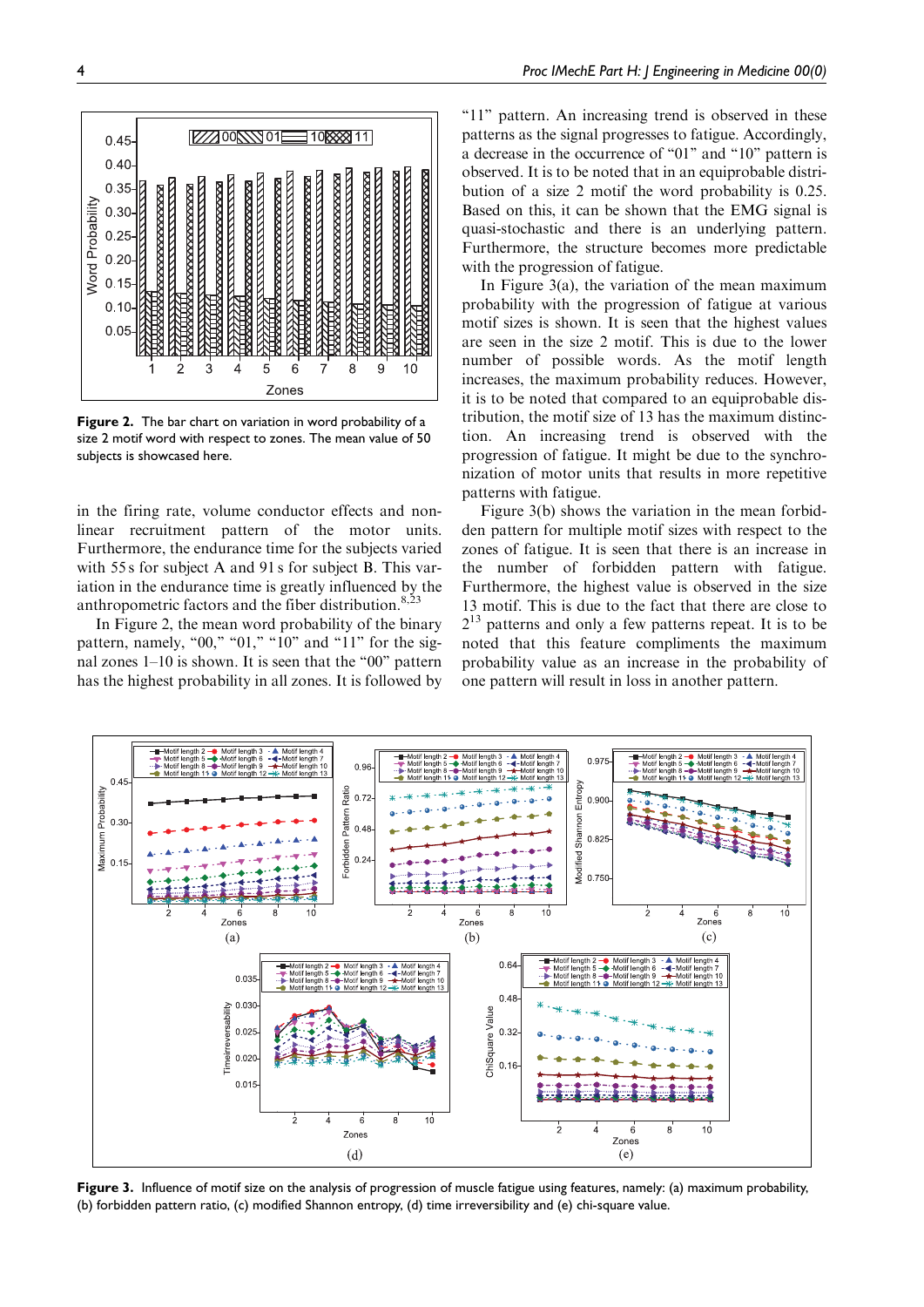

Figure 4. The Spearman rho correlation values for features, namely: (a) maximum probability, (b) forbidden pattern ratio, (c) modified Shannon entropy, (d) time irreversibility and (e) chi-square value.

In Figure 3(c), the line plot of the mean of the modified Shannon entropy is shown. A decrease in the entropy values is observed with progression of fatigue indicating a more repetitive pattern. It is seen that the maximum value is observed in motif sizes 2 with a value of 0.92 in the first zone. This is closely followed by the motif size of 13. The slope in the case of 13 is higher than that of the motif size of 2.

Figure 3(d) shows the variation in the time irreversibility with the progression of fatigue. The features are highly overlapping. The highest values in zone 1 are observed in the motif of sizes 3 and 4. Motifs 6 and 7 have a constant slope.

In Figure 3(e), the variation of the chi-square value at various motif sizes is shown. The first six motif sizes have a decreasing trend. In the following motif, there is no trend observed. The largest slope is observed in motif size of 13. A maximum value of 0.45 is seen in the first zone at motif size 13.

To quantify the trend across 50 subjects, Spearman rho statistics is used. The R-values of the various features are described below.

In Figure 4(a), the distribution of the Spearman rank correlation coefficients for 50 subjects for the maximum probability feature is shown. All the motif sizes have an increasing trend; most of them have Rvalue greater than 0.5. The least variance is seen in motif length of 13. In Figure 4(b), the R-value of the forbidden pattern is shown. It is seen that for the lower motif sizes, namely, 2–4, an R-value of 0.5 is observed. At higher scales, the variance decreases, and the mean value is observed to increase.

In Figure 4(c), the variation in  $R$ -value with respect to motif length for the modified Shannon entropy feature is shown. The R-values are negative in all motif lengths. The last two motif lengths have the least variance. In Figure 4(d), the Spearman rho correlation coefficient of time irreversibility for the analysis of the progression of fatigue at various motif lengths is shown. It is seen that at the initial few motif lengths, the mean R-values are closer to 0 indicating that there is no clear trend. At higher scales, the variance is low and the mean value is less than 0.5.

In Figure 4(e), the R-values of the chi-square feature are shown and it is seen that at all motif lengths, the values are closer to 0. Furthermore, at lower lengths, the features have a negative correlation. This makes this feature inappropriate for analyzing the progression of fatigue.

Table 1 shows the comparison of various features in the first and last zone of the sEMG signal. The variation in the mean and standard deviation of the Shannon entropy is shown. Zone 1 has higher values in all motif sizes. It is seen that in zone 1, the maximum value is observed in motif length of 2. It is seen that lower and higher motif sizes have large values and the intermediate motif sizes have lower values. This might be because the extremities are not normally distributed. In addition, a lower standard deviation is observed in zone 1 in all motif lengths.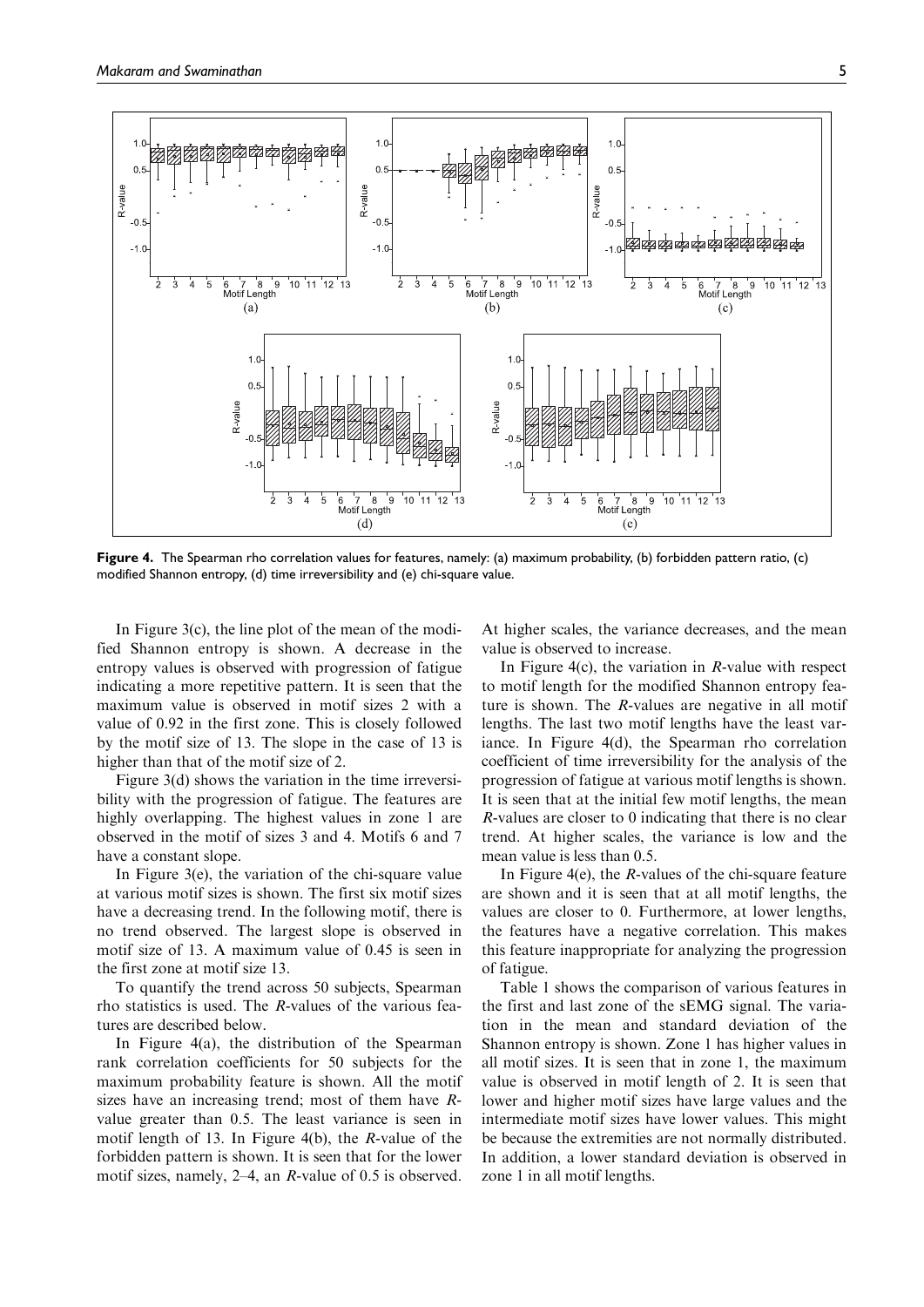|                 | Motif length    | Zone I |       | Zone 10 |       | P-value | Normal |
|-----------------|-----------------|--------|-------|---------|-------|---------|--------|
|                 |                 | Mean   | SD    | Mean    | SD    |         |        |
| Shannon entropy | 2               | 0.920  | 0.021 | 0.869   | 0.037 | 0.005   | No     |
|                 | 3               | 0.890  | 0.027 | 0.821   | 0.045 | 0.005   | No     |
|                 | 4               | 0.874  | 0.030 | 0.797   | 0.049 | 0.005   | Yes    |
|                 | 5               | 0.863  | 0.031 | 0.784   | 0.051 | 0.005   | Yes    |
|                 | 6               | 0.859  | 0.032 | 0.779   | 0.053 | 0.005   | Yes    |
|                 | 7               | 0.857  | 0.031 | 0.779   | 0.053 | 0.005   | Yes    |
|                 | 8               | 0.859  | 0.031 | 0.784   | 0.052 | 0.005   | Yes    |
|                 | 9               | 0.864  | 0.030 | 0.794   | 0.051 | 0.005   | Yes    |
|                 | 10              | 0.874  | 0.028 | 0.807   | 0.049 | 0.005   | Yes    |
|                 | П               | 0.886  | 0.027 | 0.821   | 0.046 | 0.005   | No     |
|                 | 12              | 0.901  | 0.025 | 0.837   | 0.044 | 0.005   | No     |
|                 | 13              | 0.917  | 0.024 | 0.854   | 0.042 | 0.005   | No     |
| Max_prob        | 2               | 0.373  | 0.018 | 0.401   | 0.018 | 0.005   | No     |
|                 | 3               | 0.262  | 0.029 | 0.310   | 0.029 | 0.005   | No     |
|                 | 4               | 0.183  | 0.031 | 0.239   | 0.031 | 0.005   | No     |
|                 | 5               | 0.124  | 0.030 | 0.185   | 0.030 | 0.005   | No     |
|                 | 6               | 0.082  | 0.025 | 0.142   | 0.025 | 0.005   | Yes    |
|                 | 7               | 0.055  | 0.018 | 0.107   | 0.018 | 0.005   | Yes    |
|                 | 8               | 0.038  | 0.011 | 0.079   | 0.011 | 0.005   | Yes    |
|                 | 9               | 0.027  | 0.008 | 0.057   | 0.008 | 0.005   | No     |
|                 | $\overline{10}$ | 0.020  | 0.006 | 0.040   | 0.006 | 0.005   | No     |
|                 | $\mathbf{H}$    | 0.016  | 0.005 | 0.029   | 0.005 | 0.005   | No     |
|                 | 12              | 0.012  | 0.004 | 0.022   | 0.004 | 0.005   | No     |
|                 | 13              | 0.009  | 0.004 | 0.018   | 0.004 | 0.005   | Yes    |
| <b>FPR</b>      | 2               | 0      | 0     | 0       | 0     |         | Yes    |
|                 | 3               | 0      | 0     | 0       | 0     |         | Yes    |
|                 | 4               | 0      | 0     | 0       | 0     |         | Yes    |
|                 | 5               | 0.001  | 0.010 | 0.014   | 0.020 | 0.005   | Yes    |
|                 | 6               | 0.025  | 0.017 | 0.047   | 0.031 | 0.005   | Yes    |
|                 | 7               | 0.060  | 0.027 | 0.109   | 0.045 | 0.005   | Yes    |
|                 | 8               | 0.117  | 0.040 | 0.205   | 0.066 | 0.005   | No     |
|                 | 9               | 0.204  | 0.058 | 0.328   | 0.080 | 0.005   | No     |
|                 | $\overline{10}$ | 0.324  | 0.073 | 0.467   | 0.083 | 0.005   | No     |
|                 | $\mathbf{H}$    | 0.463  | 0.078 | 0.603   | 0.076 | 0.005   | No     |
|                 | 12              | 0.603  | 0.071 | 0.720   | 0.063 | 0.005   | No     |
|                 | 13              | 0.725  | 0.057 | 0.811   | 0.047 | 0.005   | No     |

Table 1. The statistical significance of various features in differentiating the first and the last zones.

SD: Standard deviation; FPR: forbidden pattern ratio.

The maximum probability features have higher values in the case of fatigue at all motif lengths. At all motif lengths, the fatigue has a value greater than the equiprobable distribution. At most motif lengths, the distribution of the data is nonnormally distributed. The difference between the two cases is double in the case of motif length of 13.

FPR is the absence of certain motifs. It is seen that the number of forbidden patterns increase with motif length as expected. The FPR is higher in the case of fatigue condition at motif lengths greater than 4. At lower motif lengths, there are no forbidden patterns in both nonfatigue and fatigue conditions. At lower motif lengths, the data distribution is normal. The distinction between the patterns is the highest at motif length of 13.

The time irreversibility characteristics of zone 1 and zone 10, shown in the table indicate that the mean varies between 0.018 and 0.026. A higher value is observed in nonfatigue conditions in motif sizes 2–6. It is higher in fatigue for motif lengths 7–13. The standard deviation is high in the initial few motif lengths. As motif length increases, the standard deviation decreases. It is seen that the data are distributed normally at all motif lengths.

An increasing trend with respect to motif length in the chi-square values is observed in both nonfatigue and fatigue conditions. A clear distinction is observed in higher scales of chi-square value. The value is higher in the case of nonfatigue condition. Furthermore, the data are normally distributed at all motif lengths.

The statistical test such as paired  $t$ -test and Wilcoxon signed rank test are performed based on the normality of the data. It is found that at motif size of 13 all features are significant in differentiating the zones 1 and 10, that is, nonfatigue and fatigue condition. Furthermore, the Shannon entropy feature and the maximum probability features are significant at all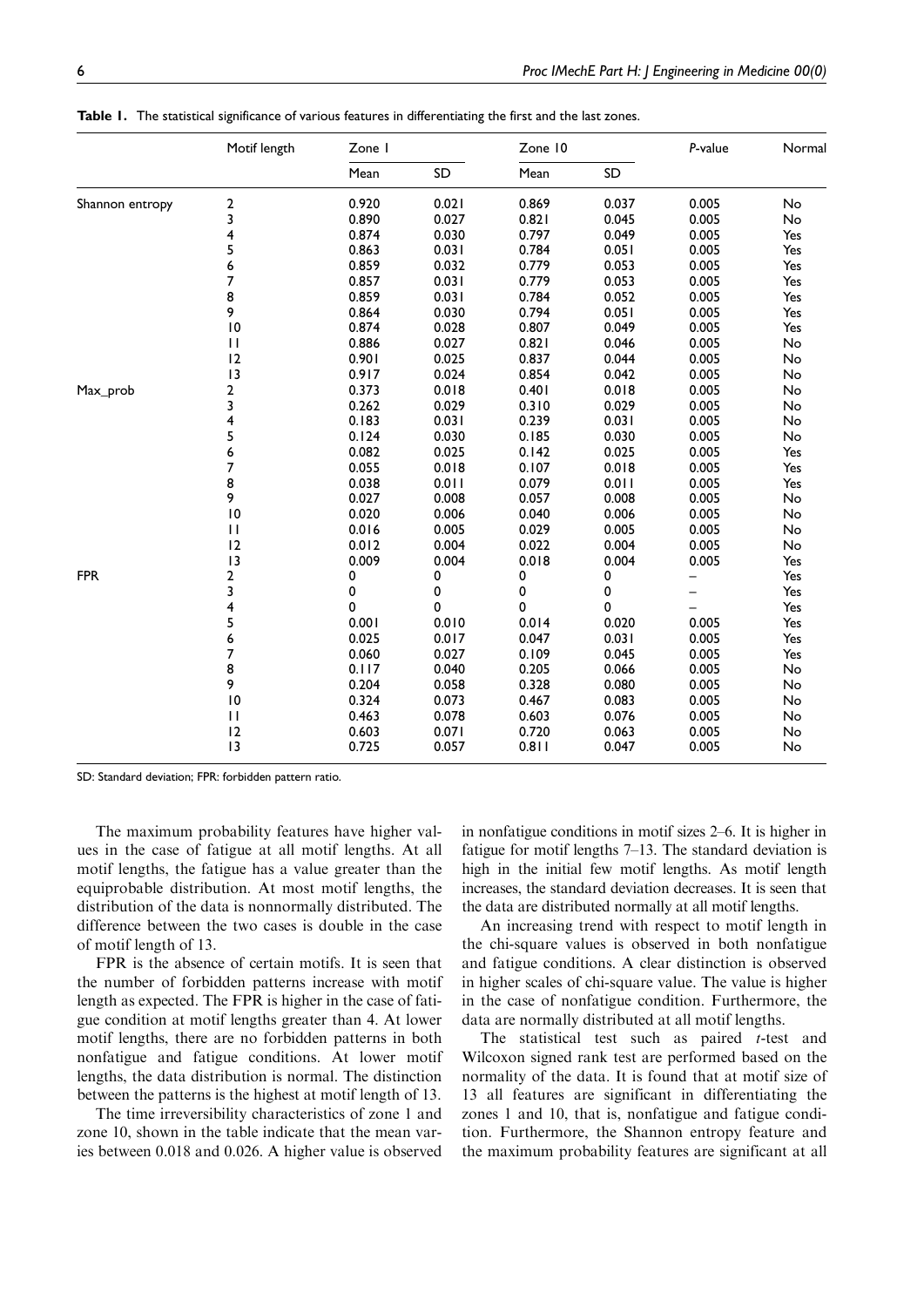motif sizes. The FPR feature is significant at motif sizes greater than 4.

The motifs of shorter lengths identify large fluctuations (instantaneous change in state) present in the signal, and the larger motif lengths represent the presence of smaller fluctuations (slow change in state). These features quantify the degree of regularity across various scales of data. The presence of more number of regular patterns indicates variation in the physiological process of muscle control. This might be due to the synchronization of motor units which leads to presence of more regular patterns.

# Conclusion

The muscles are the crucial part of the human body that supports us in our movement. Muscle fatigue is a condition in which the muscles are unable to provide the required force. The characterization of muscle fatigue plays a crucial role in preventing muscle damage. In this work, an attempt is made to develop features that can discern the dynamics of the muscle's electrical properties. The sEMG signals are recorded from healthy adult volunteers under dynamic curl exercise. The signals are preprocessed, and the first difference signal is computed. Furthermore, thresholding techniques are used to generate a binary sequence. The binary sequence is windowed and the resultant patterns are analyzed using features such as the average symbolic occurrence, modified Shannon entropy, chi-square value, time irreversibility, maximum probability of pattern and FPR. The results indicate that the recorded signals differ in both frequency and amplitude in both inter- and intrasubjects. The binary sequence generated has information related to the complexity of the signal. The extracted features from the sequence are distinct. The Spearman rho correlation coefficient extracted from the features indicates that the maximum R-value which is significant is observed in modified Shannon entropy and maximum probability at motif length of 7; in the case of FPR. it is maximum at motif length of 13. Most of the extracted features are statistically significant with  $p \, < \, 0.05$ . It is observed that at the motif length of 13 all the extracted features are significant. In addition, it is observed that repeated patterns are present in the case of fatigue and is in coherence with our previous research where an increase in multifractality is observed with fatigue in these signals.<sup>7</sup> These techniques can be extended to analyze other neuromuscular conditions.

# Declaration of conflicting interests

The author(s) declared no potential conflicts of interest with respect to the research, authorship and/or publication of this article.

#### Funding

The author(s) received no financial support for the research, authorship and/or publication of this article.

#### ORCID iDs

Navaneethakrishna Makaram **b** https://orcid.org/ 0000-0002-5751-8842

Ramakrishnan Swaminathan **h**ttps://orcid.org/0000-0002-4471-9629

#### **References**

- 1. Caldwell J, Wardlow G, Branch P, et al. Effect of exercise-induced muscle damage on vascular function and skeletal muscle microvascular deoxygenation. Physiol Rep 2016; 4(22): e13032.
- 2. Merletti R and Parker P. Electromyography: physiology, engineering, and non-invasive applications. Hoboken, NJ: John Wiley, 2004.
- 3. Cifrek M, Medved V, Tonković S, et al. Surface EMG based muscle fatigue evaluation in biomechanics. Clin Biomech 2009; 24(4): 327–340.
- 4. Karthick P and Ramakrishnan S. Surface electromyography based muscle fatigue progression analysis using modified B distribution time–frequency features. Biomed Signal Process Control 2016; 26: 42–51.
- 5. Zwarts M, Bleijenberg G and Van Engelen B. Clinical neurophysiology of fatigue. Clin Neurophysiol 2008; 119(1): 2–10.
- 6. Marri K and Swaminathan R. Analysis of concentric and eccentric contractions in biceps brachii muscles using surface electromyography signals and multifractal analysis. Proc IMechE, Part H: J Engineering in Medicine 2016; 230(9): 829–839.
- 7. Marri K and Swaminathan R. Classification of muscle fatigue in dynamic contraction using surface electromyography signals and multifractal singularity spectral analysis. J Dyn Syst Meas Control 2016; 138(11): 111008.
- 8. Navaneethakrishna M, Karthick P and Ramakrishnan S. Analysis of biceps brachii sEMG signal using Multiscale Fuzzy Approximate Entropy. In: 37th annual international conference of the IEEE engineering in medicine and biology society (EMBC), Milan, 25–29 August 2015, pp.7881–7884. New York: IEEE.
- 9. Ningde J, Lingyu M and Weibo L. Symbolic sequence analysis method of gas/liquid two-phase flow measurement fluctuation signals. In: 2006 IEEE international conference on information acquisition, Weihai, China, 20–23 August 2006, pp.1321–1326. New York: IEEE.
- 10. Von Wegner F, Tagliazucchi E and Laufs H. Information—theoretical analysis of resting state EEG microstate sequences—non-Markovianity, non-stationarity and periodicities. NeuroImage 2017; 158: 99–111.
- 11. Masoller C, Hong Y, Ayad S, et al. Quantifying sudden changes in dynamical systems using symbolic networks. N J Phys 2015; 17(2): 023068.
- 12. Georgoulas G, Karvelis P, Loutas T, et al. Rolling element bearings diagnostics using the Symbolic Aggregate approXimation. Mech Syst Signal Process 2015; 60–61: 229–242.
- 13. Crutchfield J and Young K. Inferring statistical complexity. Phys Rev Lett 1989; 63(2): 105–108.
- 14. Ebeling W, Poschel T and Albrecht K. Entropy, transinformation and word distribution of information-carrying sequences. Int J Bifurcat Chaos 1995; 5(1): 51-61.
- 15. Zanin M. Forbidden patterns in financial time series. Chaos 2008; 18(1): 013119.